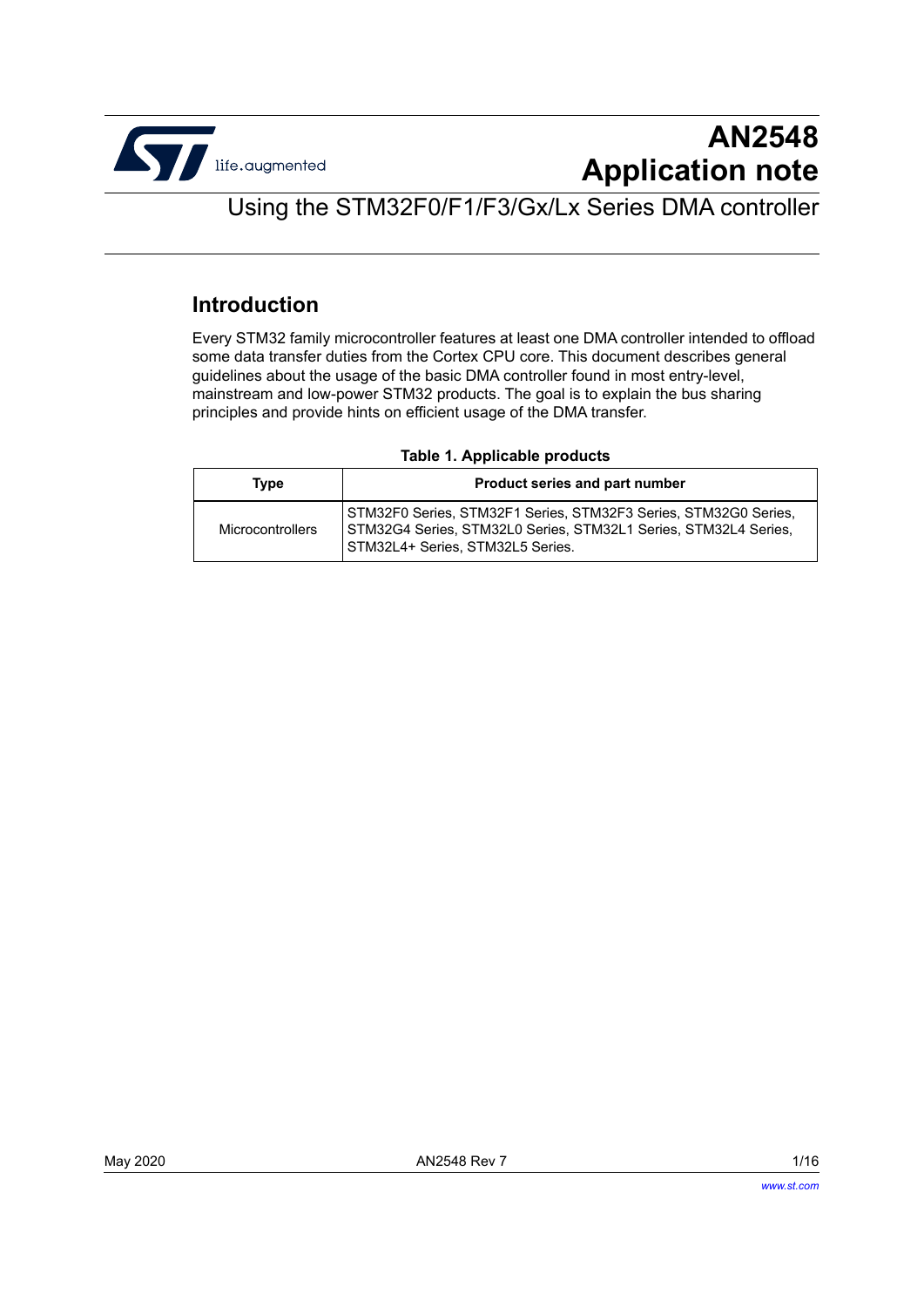# **Contents**

| 1              |     |                                                                                            |  |  |  |  |  |  |
|----------------|-----|--------------------------------------------------------------------------------------------|--|--|--|--|--|--|
| $\overline{2}$ |     |                                                                                            |  |  |  |  |  |  |
|                | 2.1 |                                                                                            |  |  |  |  |  |  |
|                | 2.2 |                                                                                            |  |  |  |  |  |  |
|                | 2.3 |                                                                                            |  |  |  |  |  |  |
|                | 2.4 |                                                                                            |  |  |  |  |  |  |
| 3              |     |                                                                                            |  |  |  |  |  |  |
|                | 3.1 |                                                                                            |  |  |  |  |  |  |
|                | 3.2 |                                                                                            |  |  |  |  |  |  |
| 4              |     |                                                                                            |  |  |  |  |  |  |
| 5              |     |                                                                                            |  |  |  |  |  |  |
|                | 5.1 |                                                                                            |  |  |  |  |  |  |
|                |     | AHB peripheral and system volatile memory 9<br>5.1.1                                       |  |  |  |  |  |  |
|                |     | 5.1.2<br>APB peripheral and system volatile memory 9                                       |  |  |  |  |  |  |
|                | 5.2 |                                                                                            |  |  |  |  |  |  |
|                | 5.3 |                                                                                            |  |  |  |  |  |  |
|                | 5.4 |                                                                                            |  |  |  |  |  |  |
| 6              |     |                                                                                            |  |  |  |  |  |  |
| $\overline{7}$ |     | DMA overview table enterpreteration of the contract of the contract of the DMA overview 13 |  |  |  |  |  |  |
| 8              |     |                                                                                            |  |  |  |  |  |  |
|                |     |                                                                                            |  |  |  |  |  |  |

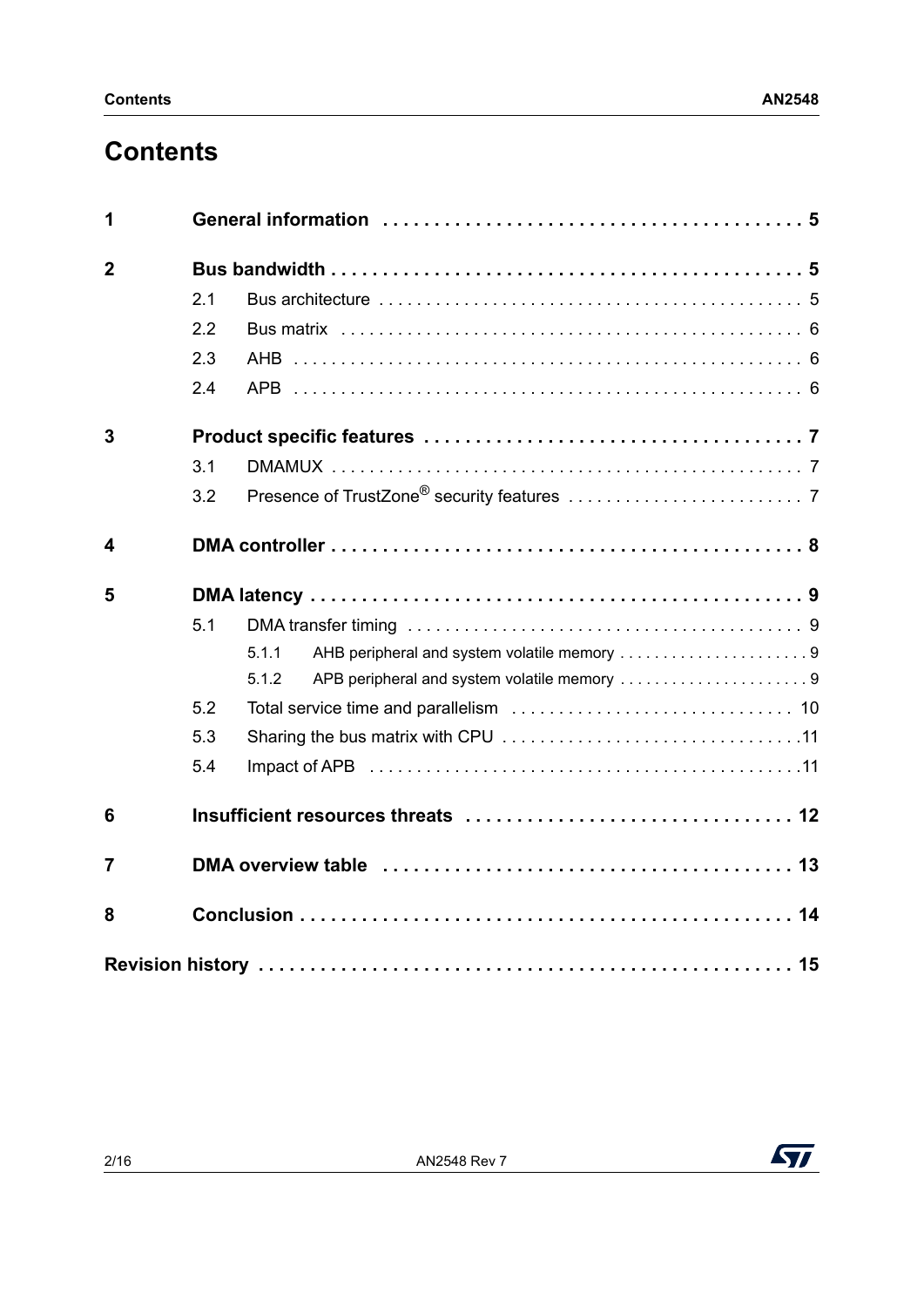# **List of tables**

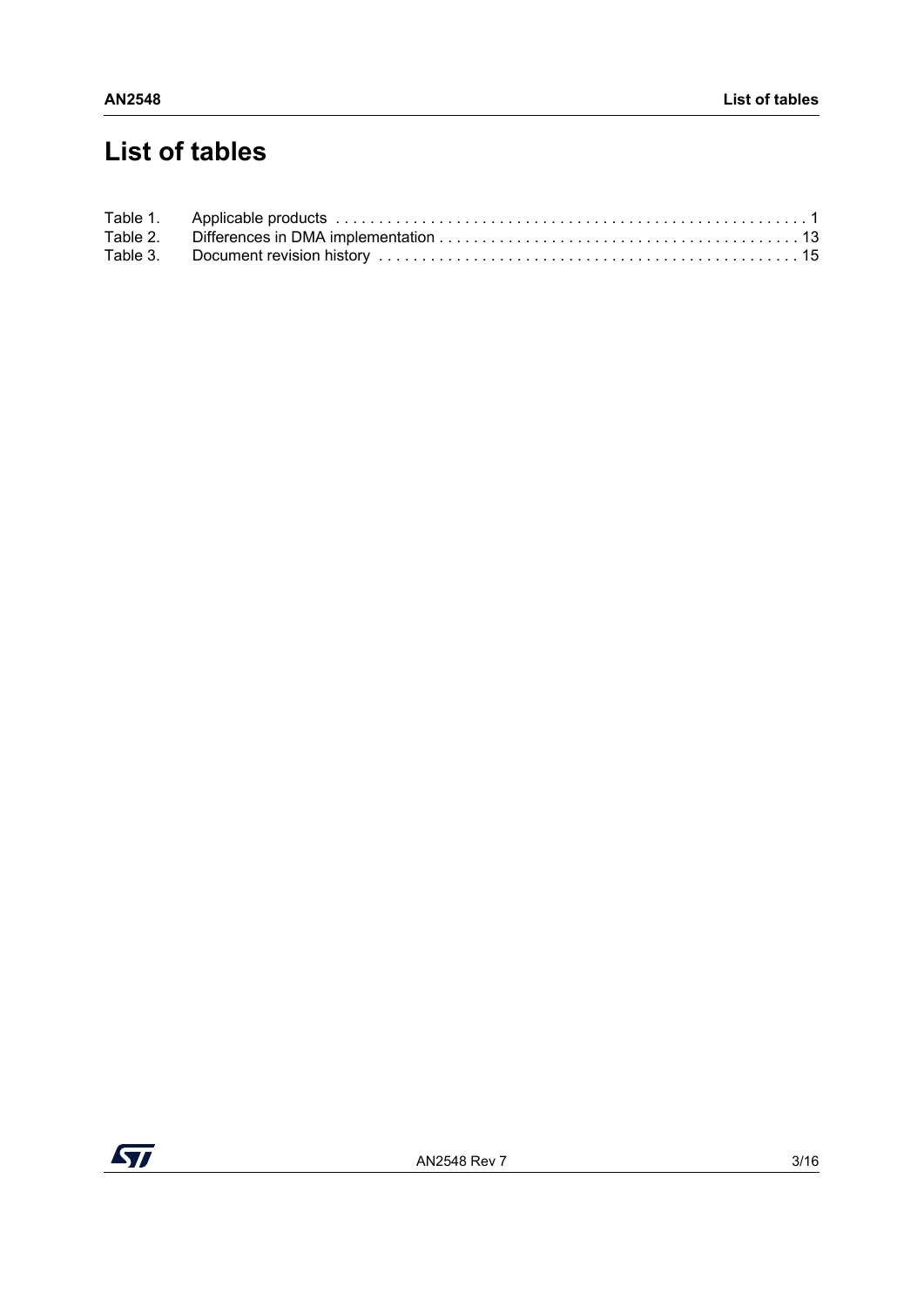# **List of figures**

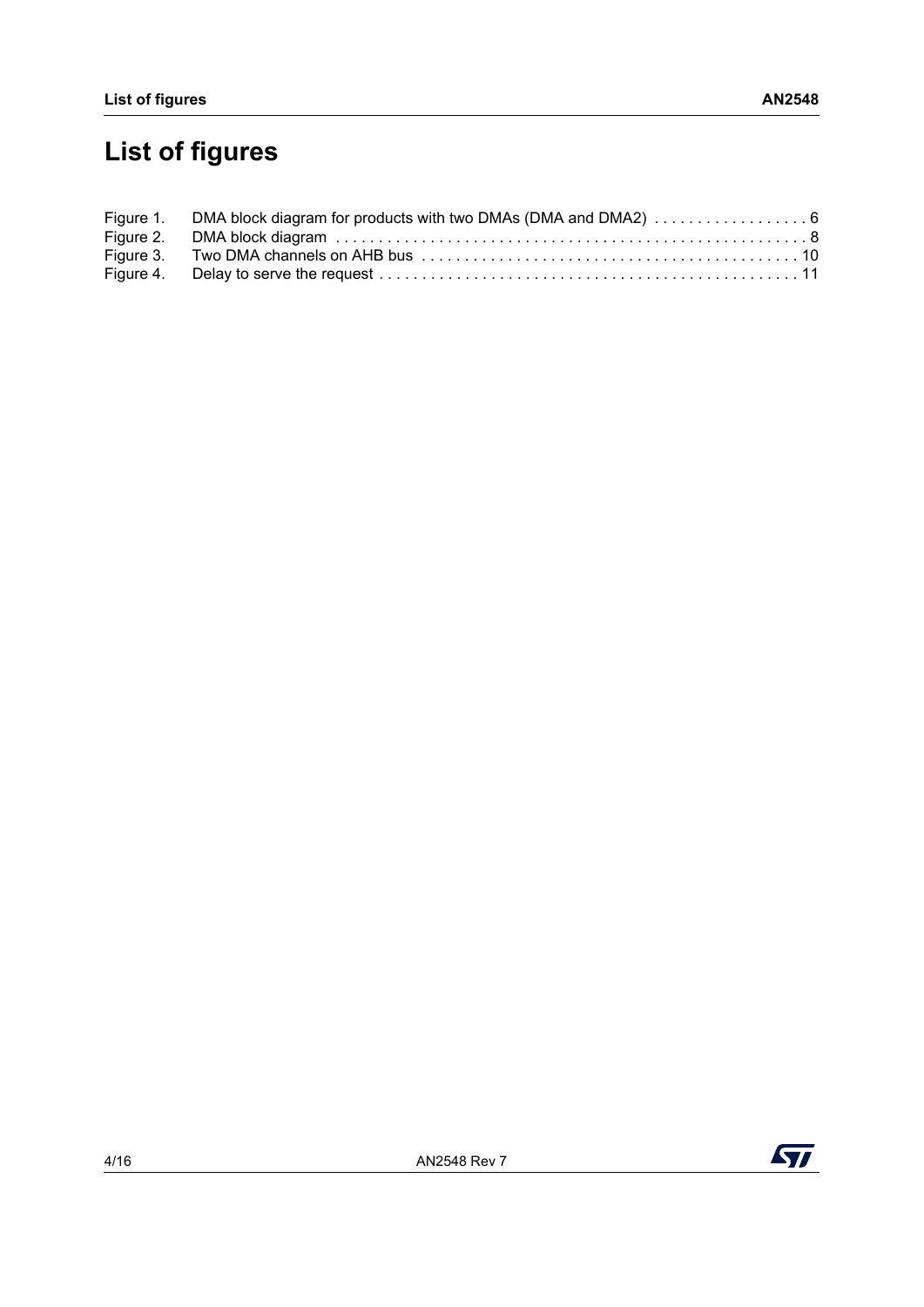### <span id="page-4-0"></span>**1 General information**

The STM32F0/F1/F3/Gx/Lx Series 32-bit microcontrollers are based on the Arm<sup>®(a)</sup> Cortex®-M processor.

# arm

### <span id="page-4-1"></span>**2 Bus bandwidth**

Bus bandwidth is defined as amount of data that the bus can transfer in a fixed amount of time, typically per second. It is determined by the clock speed, the bus width and the bus management overhead. Any STM32 considered product by this document features a 32-bit data width. The clock speed is configurable by the user. The following section provides information about the bus management overhead, and is presenting the bus topology.

#### <span id="page-4-2"></span>**2.1 Bus architecture**

Generally the DMA transfer spans across 3 main bus components: an AHB bus matrix, the AHB bus, and the APB bus(es). A DMA controller is connected to the AHB bus matrix via one dedicated AHB master port, as the CPU and possibly another DMA controller. A peripheral served by the DMA is either connected as a slave AHB bus to the bus matrix, or is connected as a slave APB bus after an AHB to APB bridge. A memory is a slave AHB target connected to an AHB bus of the AHB bus matrix.

The bus matrix uses master/slave organization. Only CPU and the DMA act as masters, all other connected parts are accessed as slaves.

All the bus resources are shared using round-robin arbitration mechanisms ensuring bus assignment without blocking any process. The arbitration is designed with low latency as a goal, avoiding situations blocking the bus by a single process for too long. The bus is only assigned to the DMA master for single word transfers (shortest possible round-robin quantum) and then the arbitration reassigns the resource.

The assignment of the available bus resources can be focused on bandwidth (bus is assigned for a longer period, minimizing overhead) or on low latency in sharing (simple and fast switching between tasks). The requirements in MCU use cases favor the latter choice. This way it is impossible to use the whole bus bandwidth for a single DMA transfer, but sharing is efficient.

a. Arm is a registered trademark of Arm Limited (or its subsidiaries) in the US and/or elsewhere.

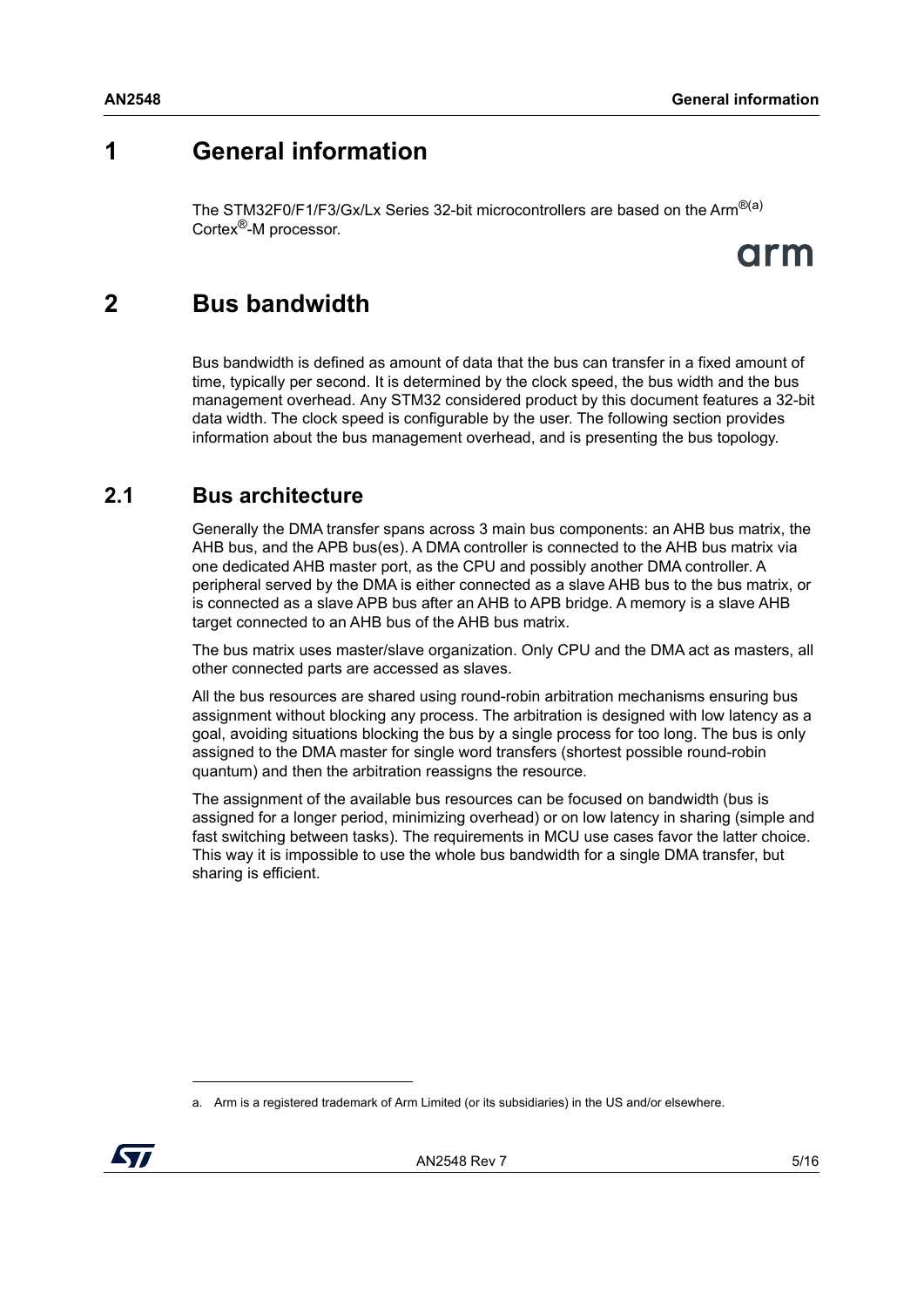<span id="page-5-3"></span>

**Figure 1. DMA block diagram for products with two DMAs (DMA and DMA2)**

1. DMA2 is only present on more complex products (see *[Table 2](#page-12-1)* for details).

#### <span id="page-5-0"></span>**2.2 Bus matrix**

Within the bus matrix, as long as two concurrent AHB transfers are submitted by two separate AHB masters targeting a different AHB bus matrix slave port of the bus matrix, there is no bus matrix arbitration. For example when the CPU reads instructions from Flash memory while the DMA reads data from another memory, they are not limiting each other in any way. Arbitration only takes place when two masters need to access the same slave memory or peripheral.

#### <span id="page-5-1"></span>**2.3 AHB**

A product has one or more AHB buses, connecting the AHB peripherals to the bus matrix. In some documents all the connections to the bus matrix or within it are referred as AHB, but in this document AHB is referred as 32 bit wide connection between the bus matrix and the peripherals. Most peripherals are attached to the APB, only selected few are directly on the AHB (for example SDIO, AES).

An AHB bus does not provide the data (aka layer) parallelism of the bus matrix, but it runs on the same system clock speed, and provide moderate bandwidth, thanks to its pipelined data/address protocol.

When the CPU initiates a data transfer meanwhile the DMA is transferring a block of data from a source to a destination, the round-robin AHB bus matrix halts the DMA bus access and inserts the CPU access, causing the DMA transfer to have a longer latency.

#### <span id="page-5-2"></span>**2.4 APB**

A product has one or more 32 bit APB buses.

A DMA data transfer from or to an APB peripheral is first crossing the bus matrix, and the AHB to APB bridge. Within an APB bus, any peripheral is competing with each other and a transfer can occur when the bus is idle or ready.

An APB bus is meant to connect and share several APB peripherals with low bandwidth requirements. APB clock speeds can typically be tuned down from the AHB speed using configurable clock dividers. High divider ratio yields lower power consumption, but at cost of lower bandwidth and higher latency. Moreover, the APB buses are connected to AHB using an AHB to APB bridge. Latency added by the AHB:APB bridges is prolonging the bus access period, reducing also the bandwidth usable on the AHB bus.

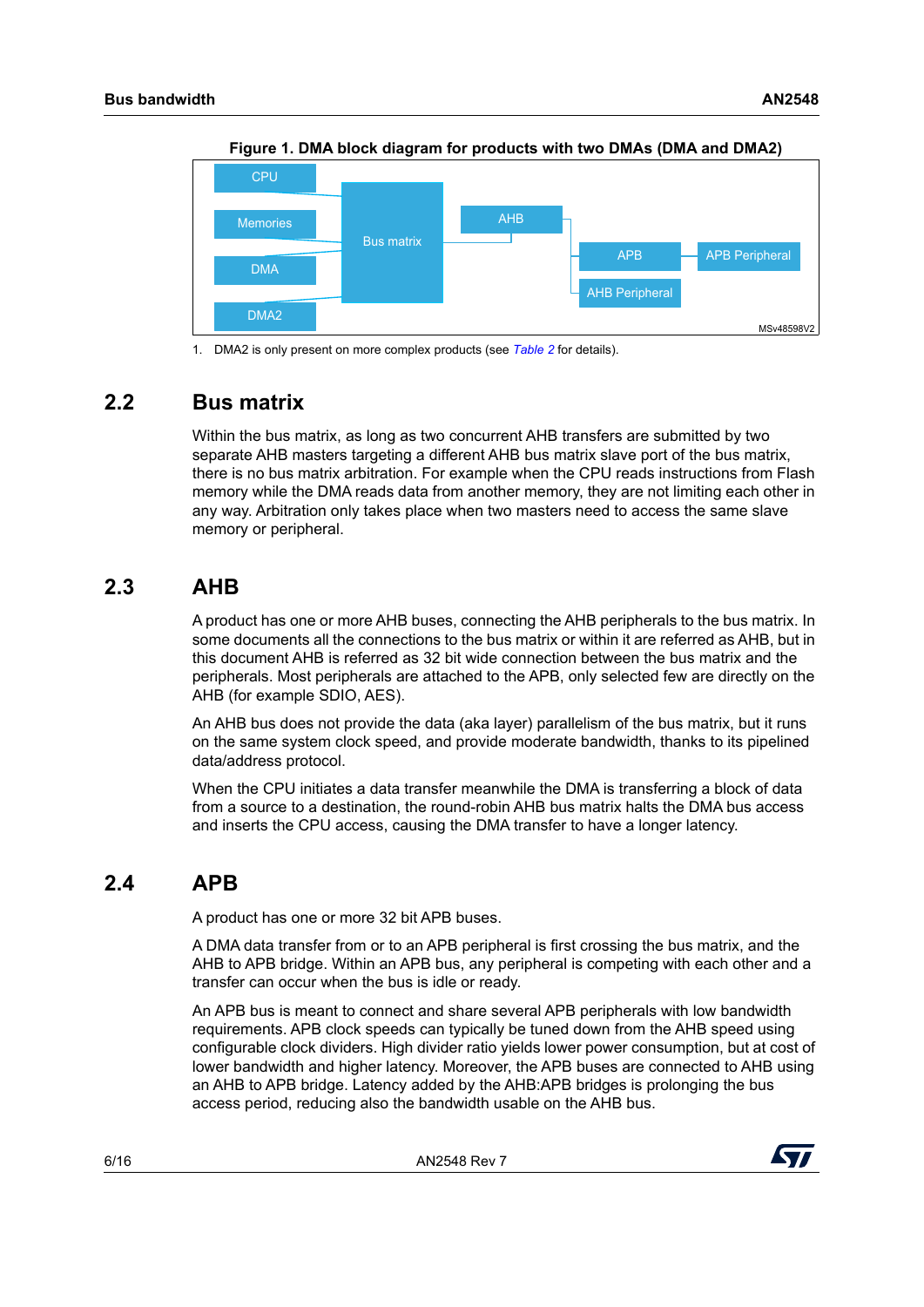### <span id="page-6-0"></span>**3 Product specific features**

#### <span id="page-6-1"></span>**3.1 DMAMUX**

In STM32G0, STM32G4, STM32L5, STM32L4Rx and STM32L4Sx products the DMA capabilities are enhanced by a DMA request multiplexer (DMAMUX). DMAMUX adds a fully configurable routing of any DMA request from a given peripheral in DMA mode to any DMA channel of the DMA controller(s). DMAMUX does not add any clock cycle between the DMA request sent by the peripheral and the DMA request received by the configured DMA channel. It features synchronization of DMA requests using dedicated inputs. DMAMUX is also capable of generating requests from own trigger inputs or by software.

More detailed information about multiplexer can be found in the respective reference manuals (RM0432, RM0444, RM0438, RM0440).

### <span id="page-6-2"></span>**3.2 Presence of TrustZone® security features**

The security of the DMA in L5 is leveraged by Arm<sup>®</sup>TrustZone<sup>®</sup>-aware attributes configurable independently for each channel. Each channel can be configured as privileged and or secure. Transfers from source and to destination have independent secure flags to match with slave settings such as Flash memory watermarks.

Secure attributes specific to a bus master, such as CPU core or DMA are not seen by other masters. The DMA is not affected by the CPU SAU/IDAU settings. It is however upholding it's own security settings in cooperation with other components, mainly DMAMUX and GTZC, capable of triggering an alert interrupt in case of access rights violation.

By default the DMA channels are not secure. It's important that the secure code removes the secure channel configuration when the DMA transfer is finished, because the nonsecure code cannot do so.

For more information about TrustZone security implementation on STM32L5 refer to the reference manual RM0438 or the application note AN5347 available *on [www.st.com](https://www.st.com/content/st_com/en.html)*.

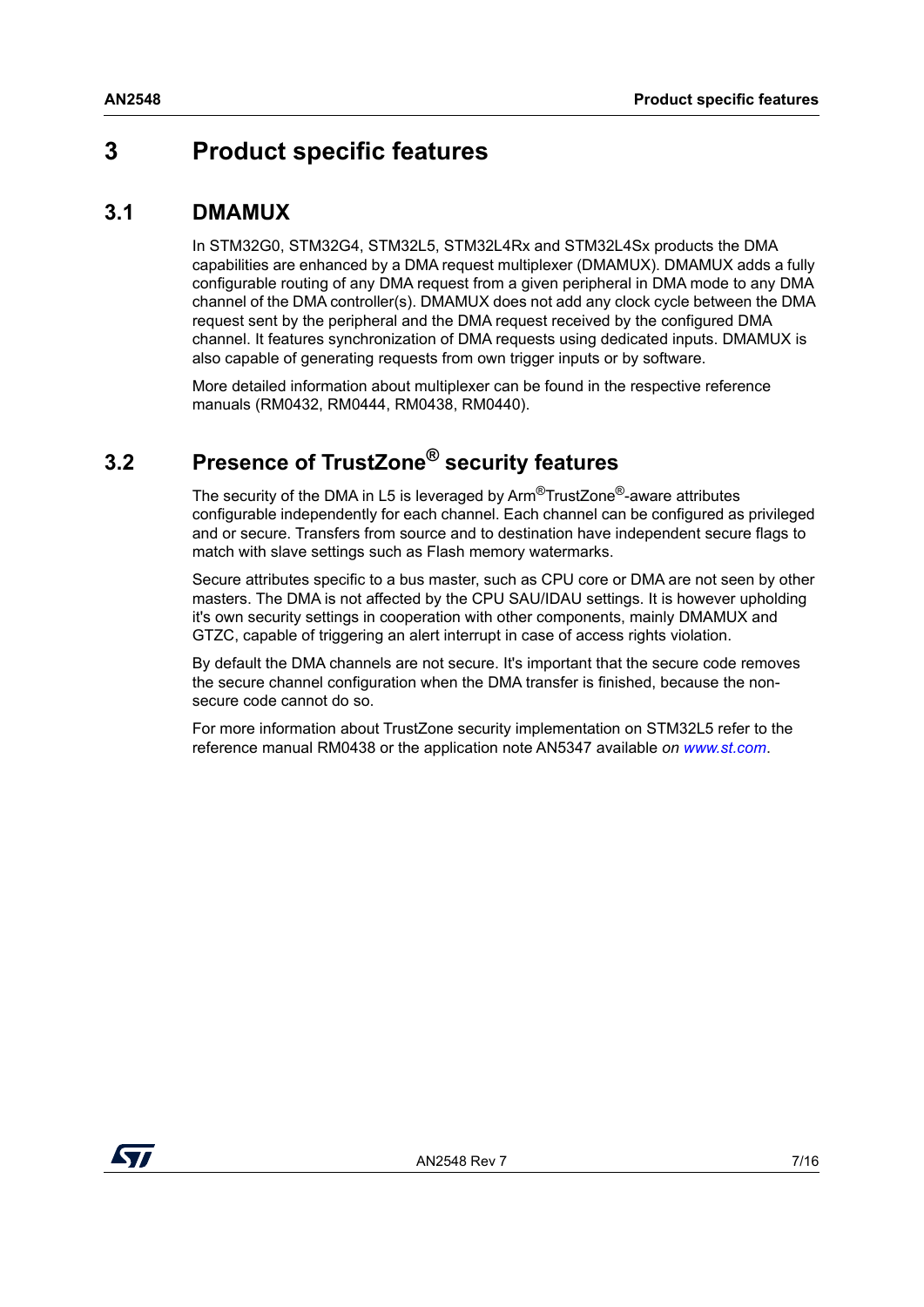#### <span id="page-7-0"></span>**4 DMA controller**

A DMA controller consists of an arbiter part, assigning channels to the DMA AHB master part. In products where DMAMUX is implemented, channels are assigned to peripherals freely. Typically the channels are preconfigured for different types of block-based data transfers used in the application and then activated during application execution as needed. A block-based data transfer consists of a programmed number of data transfers from a source to a destination, as well as a programmed incremented or fixed addressing, start address and data width, each being independent for the source and the destination. The configuration is programmed via the AHB slave port of the DMA controller.

<span id="page-7-1"></span>

**Figure 2. DMA block diagram**

There are two distinct types of transfer available:

1. Memory-to-peripheral or peripheral-to-memory

When a peripheral is configured in DMA mode, each transferred data is autonomously managed at hardware and data level between the DMA and the related peripheral via a dedicated DMA request/acknowledge handshake protocol. The mapping of the different DMA request signals, from a given peripheral to a given DMA channel, is listed either inside the DMA section of the reference manual, or in the DMAMUX implementation section of the RM0432 and RM0444 product reference manual.

2. Memory-to-memory

The transfer requires no extra control signal, it is activated by software. A channel is allocated by software, for example to initialize a large RAM data block from Flash memory. It is then likely to compete for access to the Flash memory with CPU instruction fetching. In any case, DMA arbitration between channels is reconsidered between every transferred data.

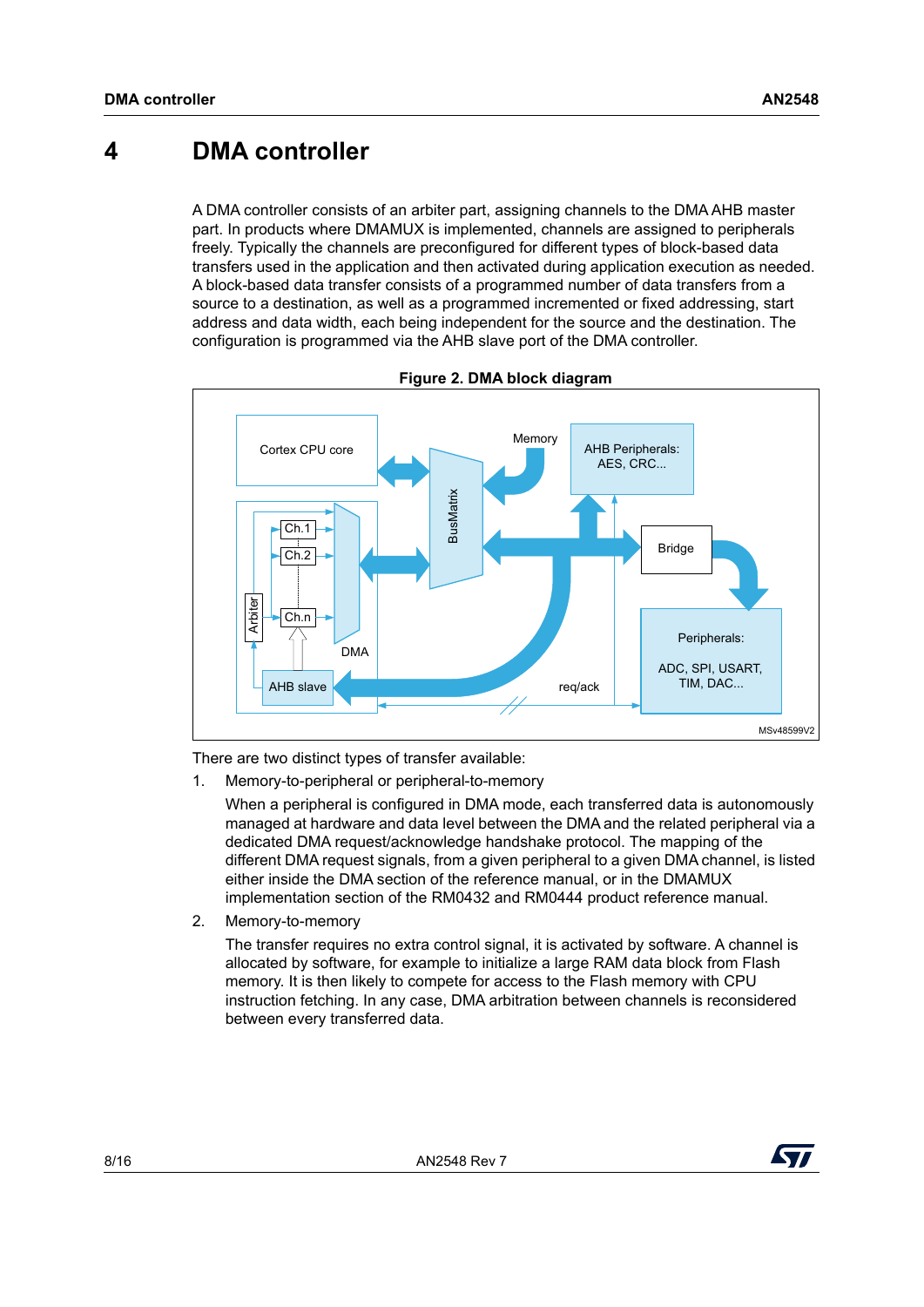### <span id="page-8-0"></span>**5 DMA latency**

A latency describes the delay between the request activation of the DMA data transfer and the actual completion of the request. The request is either hardware-driven from a peripheral or is software-driven when channel is enabled.

#### <span id="page-8-1"></span>**5.1 DMA transfer timing**

Four steps are required to perform a DMA data transfer. The first step is the arbitration for the bus access. When successful, address computation follows. The third step is a single data transfer itself. The fourth and final step is the acknowledge handshake.

*Note: In the simplest case of no back-to-back data transfer, that is, if a block of data is reduced to a single one, the last fourth step is not present.*

#### <span id="page-8-2"></span>**5.1.1 AHB peripheral and system volatile memory**

For example, when storing ADC continuous conversion data in SRAM, the following steps must be followed:

- 1. DMA request arbitration and address computation
- 2. Reading data from the peripheral on AHB (DMA source, in our case ADC on L4x product)
- 3. Writing loaded data in SRAM (DMA destination)

The service time per requested single data,  $t<sub>S</sub>$ , is given by the equation below:

$$
t_{\rm S} = t_{\rm A} + t_{\rm RD} + t_{\rm WR}
$$

where:

- $t_A$  is the arbitration time, including address computation  $t_A$  = minimum of 2 AHB clock cycles, if there is no higher priority channel with a pending request and if the slave is ready. Time is longer when the AHB peripheral and slave is not ready and adds AHB wait state(s).
- $t_{RD}$  is the peripheral read access time  $t_{RD}$  = minimum 2 AHB clock cycles for an AHB peripheral. More cycles in case of bus sharing.
- $t_{W/R}$  is the SRAM write access time *tWR* = 1 AHB clock cycle (single read/write operation) or 2 AHB clock cycles in case of SRAM read-after-write access on F1 and L1 series. Bridge wait states can be added.

#### <span id="page-8-3"></span>**5.1.2 APB peripheral and system volatile memory**

The basic scheme of transfer is same as in previous case, but this time the bus bridge is involved:

- 1. DMA request arbitration and address computation
- 2. Reading data from the peripheral on APB (DMA source)
- 3. Writing loaded data in SRAM (DMA destination)

The service time per channel,  $t<sub>S</sub>$ , is given by the equation below:

 $t_{S} = t_{A} + t_{RD} + t_{WR}$ 

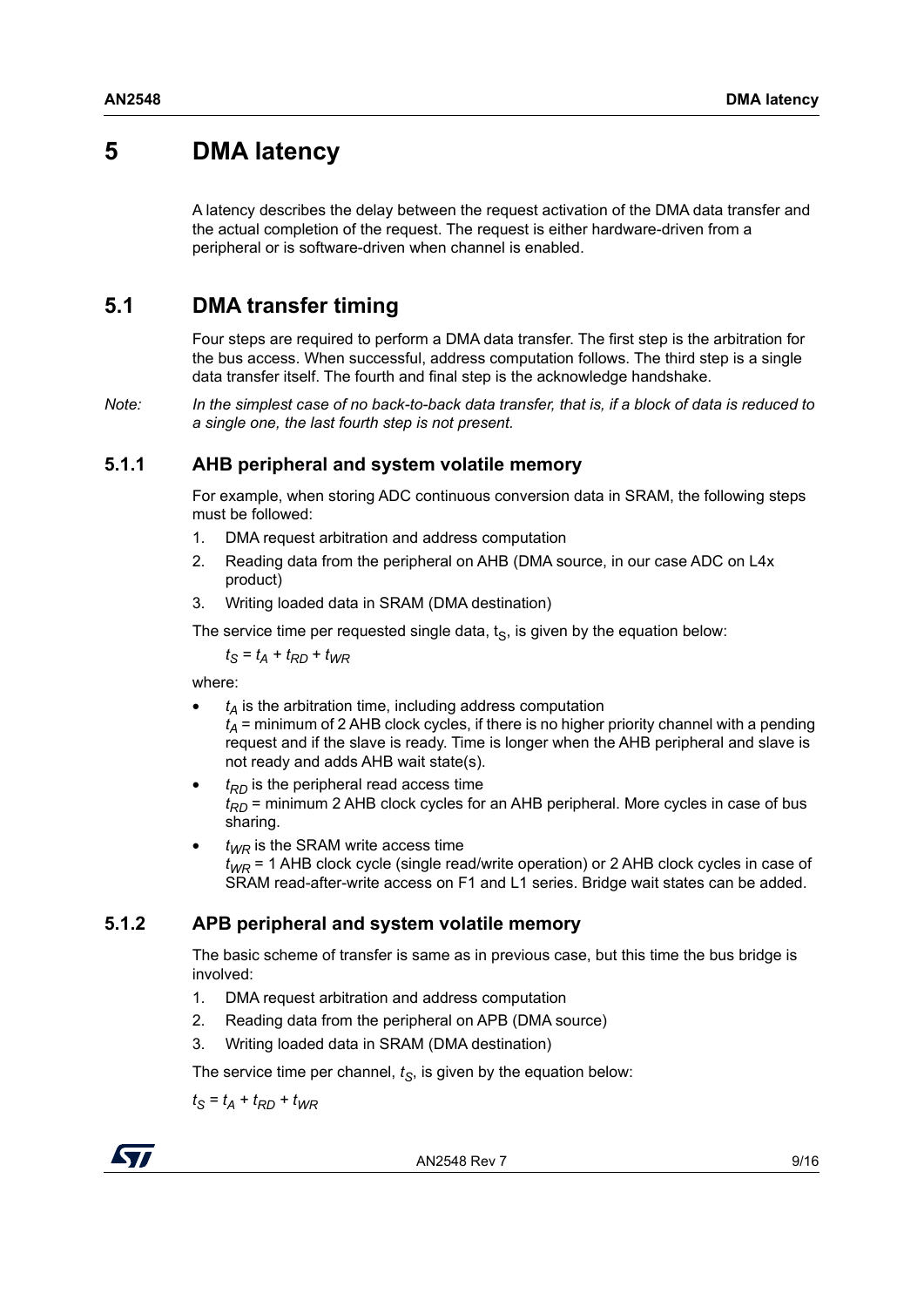where:

 $t_A$  is the arbitration time, including address computation

 $t_A$  = minimum 2 AHB clock cycles, if no higher priority transfer is pending.

 $t_{RD}$  is the peripheral read access time

 $t_{RD}$  = 2 APB clock cycles as the base minimum, one extra AHB cycle for bridge synchronization if APB frequency is lower than AHB. See chapter 3.4 for additional details.

 $t_{WR}$  is the SRAM write access time

 $t_{WR}$  = same as in AHB case, 1 or 2 AHB cycles.

When the DMA is idle or after the third step has completed on one channel, the DMA arbiter compares the priorities of any pending DMA request (a request is either hardware requested or software requested). At every data transfer completion, the DMA arbiter examines if there is at least one pending request from another channel. If so, the DMA arbitration switches and selects the most priority channel with a pending request for another data transfer.

As a result, having more active DMA channels improves the bus bandwidth usage, but leads to higher latency as a consequence of the highest priority channel DMA arbitration scheme.

It can be noted that a same transfer but in the opposite direction (that is, peripheral-tomemory) would give a same latency for the DMA data transfer.

#### <span id="page-9-0"></span>**5.2 Total service time and parallelism**

For the case where only one DMA channel is active, a new hardware back-to-back request can not be handled by the DMA before the completion of the previous one, adding one AHB clock cycle for the final idle phase of the DMA request-acknowledge handshake protocol. For this, the total service time, between every request on a same channel must be used

 $t_{TS} = t_A + t_{WR} + t_{RD} + t_{Ack}$ , where:

 $\bullet$   $t_{Ack}$  is the DMA acknowledge time (closing the handshake between peripheral and DMA)  $t_{Ack}$  = 1 AHB clock cycle

When more than one channel is requesting a DMA transfer, the DMA request arbitration can be performed meanwhile the two last cycles of when the AHB bus is accessed by the DMA. Request arbitration overhead is then masked by the AHB bus transfer time.

<span id="page-9-1"></span>

**Figure 3. Two DMA channels on AHB bus**

In case not only two channels, but two DMA controllers are used (in products that offer this possibility), two DMA transfers can be processed in parallel, as long as they are not conflicting within the bus matrix, not accessing the same slave device. For example when using STM32L486, a DMA1 transfer from SRAM1 to AES can access the bus matrix

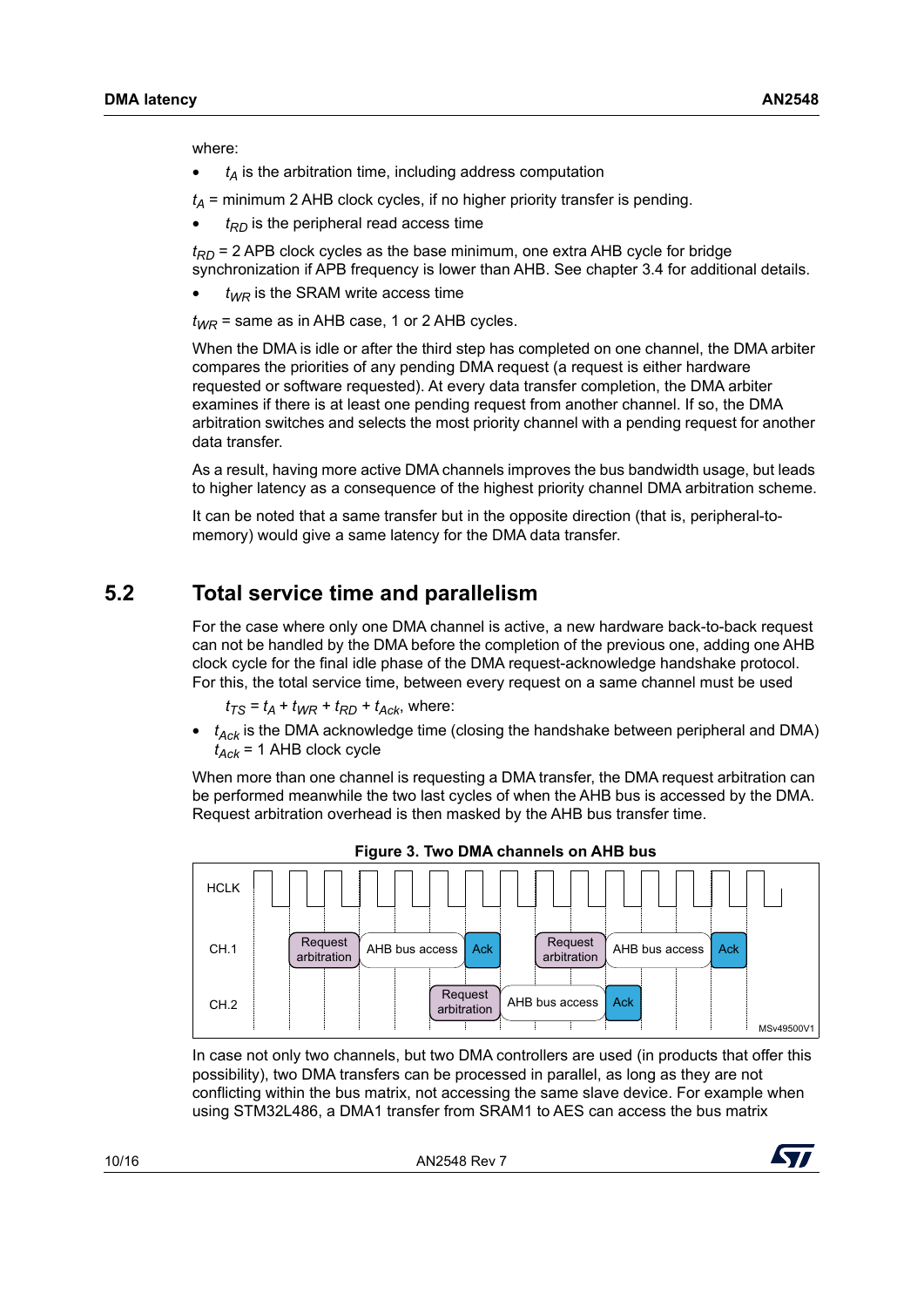simultaneously with DMA2 transfer from Flash memory to any APB communication interface. No conflict and arbitration occurs.

Similar case of parallelism is available in case the product features usable peripherals on separate buses. If UART interface is available on two different APB bridges, the chances of two parallel transfers competing for system resources diminish.

#### <span id="page-10-0"></span>**5.3 Sharing the bus matrix with CPU**

Both the DMA and the CPU act as masters on the bus matrix. They may need to access the same resource simultaneously, which is not possible. This is where the bus access arbitration occurs. The bus matrix gives the priority to the Cortex-M CPU versus the DMA controller(s), for a CPU shorter latency. However the round-robin policy guarantees a maximum equal bandwidth to each master port.

The worst case latency is equal among the masters and the priority is only assigned within the round, but does not provide any bandwidth privilege.

<span id="page-10-2"></span>

**Figure 4. Delay to serve the request**

The longest possible delay depends on the number of masters accessing the resource as well as the number of channels configured on that particular DMA master. For example in simple case of minimum latency per each bus access, the time for which the bus is occupied equals three clock cycles. If the CPU core and 2 DMA controllers all attempt to access the same AHB resource, the arbitration mechanism provides DMA controller access to the AHB after a maximum of six clock cycles. If more channels are configured on the DMA controller, only one can be serviced in a time slot. That yields latency of 18 clock cycles for the channel1 of the DMA1 as illustrated in *[Figure](#page-10-2) 4.*

#### <span id="page-10-1"></span>**5.4 Impact of APB**

Most of the DMA transfers involve peripherals connected to the APB bus. The APB bus introduces a first additional latency with the AHB to APB bridge. Another APB cause of extra latency is when the APB peripheral is used with a lower APB frequency vs the AHB frequency. The bridge takes its toll to ensure the complete handshake, a precaution necessary to guarantee the reliability in buses operating on different frequencies.

This additional latency does not hinder the CPU, unless the CPU is accessing an APB peripheral on the same APB bus. It is however making the AHB bus of the DMA controller port in a busy state preventing other DMA transfers from the same controller. In cases where the CPU would simultaneously access the same APB bus as the DMA, additional latency impact of four cycles is added.

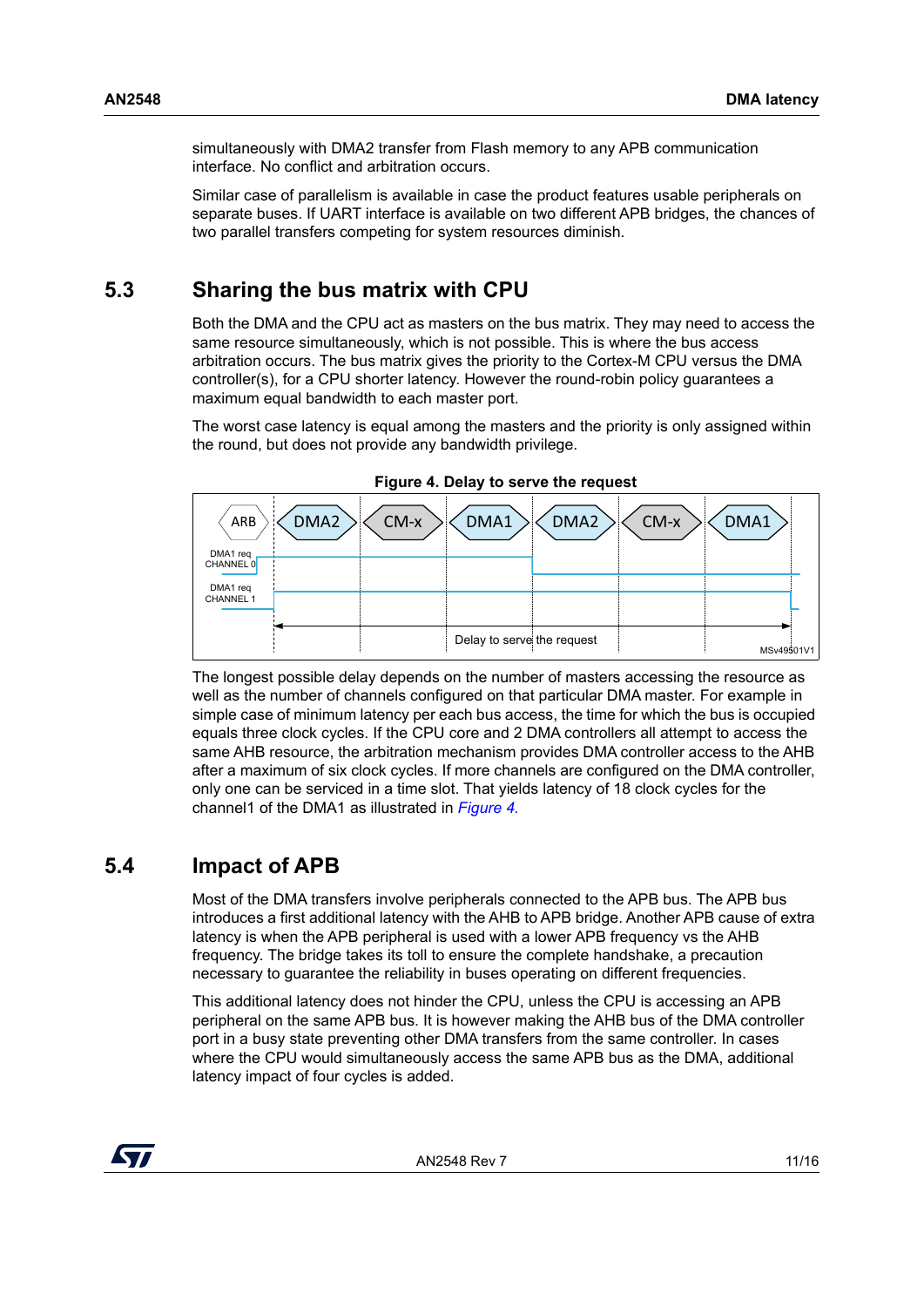### <span id="page-11-0"></span>**6 Insufficient resources threats**

Usage of the buses must be carefully considered when designing an application. When the danger of overloading the bus capability is underestimated, several problems may arise:

- 1. Overrun If incoming data is not read from the peripheral register before next data arrival, the peripheral rises an overrun flag and data may be lost. This is a typical problem with serial interfaces such as UART or SPI. Refer to the peripheral documentation for more details.
- 2. Data lost without overrun flag possible for example in case a GPIO port is configured as a parallel communication port.
- 3. Pauses in transmission if  $T_x$  data are delayed, the communication interface is stalled for a short time. This is a typical problem of high speed communication interface such as SPI.
- 4. ADC/DAC sampling timing problem. This problem is less likely due to typically lower sampling speeds, but not totally impossible.

It is advised to carefully examine which of the required peripherals are hooked up on which bus, and choose bus frequencies to match the projected bandwidth plus some safety margin.

#### **Caution: Reasonable and recommended safety margin for this occasion is 50%, leaving one third of the total bus capacity in reserve.**

The needed bus bandwidth is to be computed based on the DMA transfer data rate and a fixed 32-bit bus width, independently from the programmed DMA data width of the transfer from the source and to the destination. For example for a 2Mbaud 8-bit USART reception a 250ktransfers bandwidth is necessary, because while the internal bus is 32bit wide, only 8 bits are used at a time.

Note that the priority scheme of the DMA arbiter always look for pending request from another channel at data transfer completion. Then it switches to the channel with pending request of the highest priority. There is no round robin here and transfers with lower priority may never be served if the DMA is kept busy.

It is still better to assign priorities to minimize latency within the round for selected channels.

**Caution: Reserve highest priority for high-speed input, slave mode peripherals, gradually decreasing the priority level down to least priority for low speed output communication or those in master mode.**

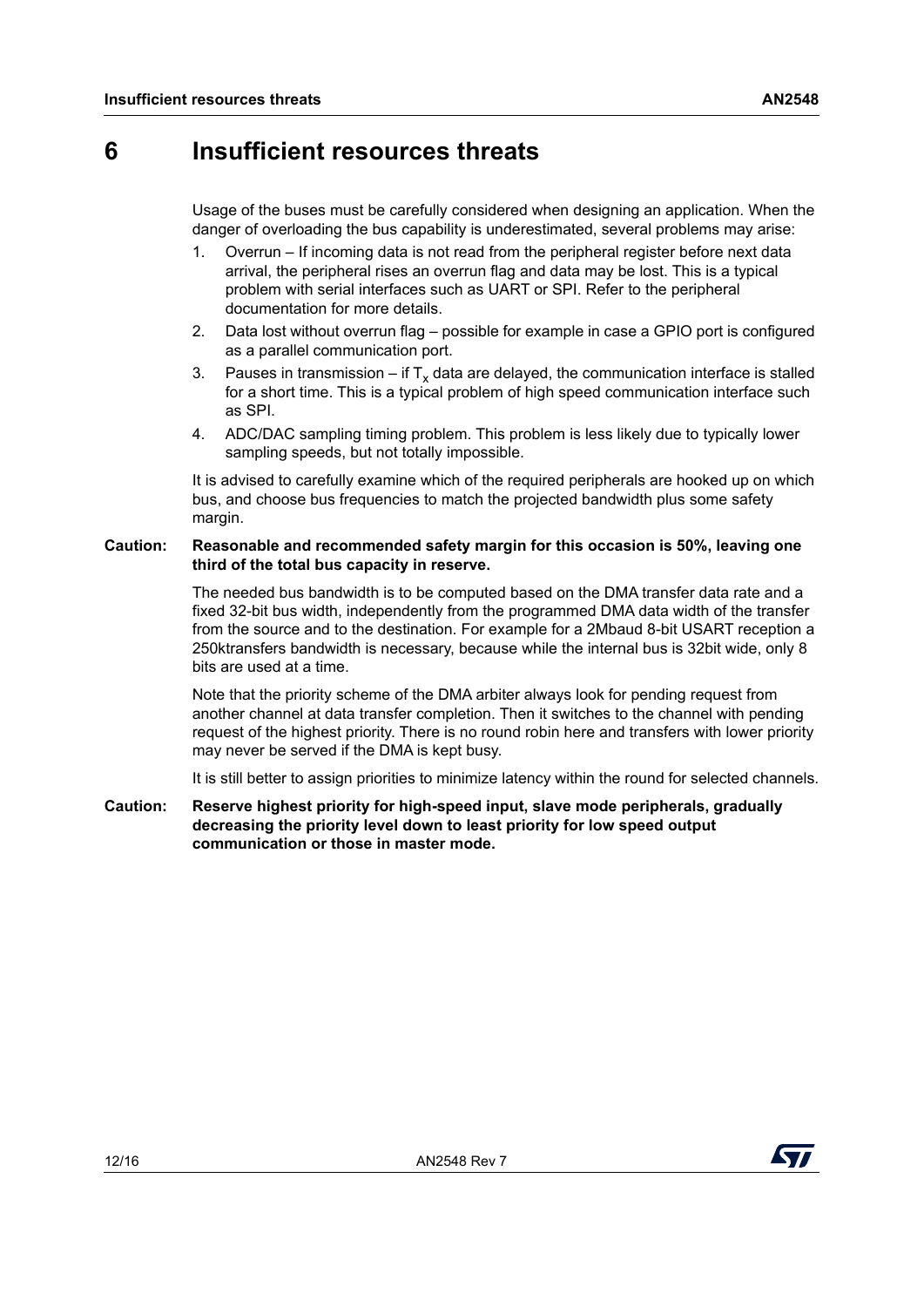### <span id="page-12-0"></span>**7 DMA overview table**

*[Table](#page-12-1) 2* summarizes differences related to the DMA implementation and usage in the products addressed by this document.

Common notable features:

- Circular buffer support
- Programmable transfer size data up to 65535
- Configurable event and interrupt flags for full transfer, half transfer and error.
- Internal data size conversion, allowing 8 bit communication interface data transferred to/from 32 bit memory in packed format.

<span id="page-12-1"></span>

| <b>Product</b>                      | F09x           | F <sub>0</sub> x <sub>0</sub> | <b>F0xx</b><br>(other F0) | G <sub>0</sub>           | L <sub>0</sub><br>(cat1) | L <sub>0</sub><br>(others) | F <sub>1</sub> | F <sub>3</sub> | G4                          | L1             | L4                       | $L4+$                      | L <sub>5</sub>                |
|-------------------------------------|----------------|-------------------------------|---------------------------|--------------------------|--------------------------|----------------------------|----------------|----------------|-----------------------------|----------------|--------------------------|----------------------------|-------------------------------|
| DMA1                                | $\overline{7}$ | 5                             | $\overline{7}$            | $\overline{7}$           | 5                        | $\overline{7}$             | $\overline{7}$ | $7^{(1)}$      | 8                           | $\overline{7}$ | 7                        | 7                          | 8                             |
| DMA <sub>2</sub>                    | 5              | ۰                             | ۰                         | ٠                        | ۰                        |                            | 5              | 5              | 8                           | 5              | 7                        | $\overline{7}$             | 8                             |
| <b>DMAMUX</b><br>channels<br>inputs | ٠              | ۰                             | $\overline{\phantom{a}}$  | 4 channels,<br>21 inputs | ۰                        |                            | ٠              | ٠.             | 4<br>channels.<br>21 inputs | ٠              | $\overline{\phantom{a}}$ | 4<br>channel,<br>26 inputs | 4<br>channel,<br>23<br>inputs |
| Architecture                        | Von Neumann    |                               |                           |                          |                          | Harvard                    |                |                |                             |                |                          |                            |                               |
| Flash<br>interface<br>connection    | 32 bits        | Ξ.                            | $\overline{\phantom{a}}$  | 64 bits                  | 32 bits                  |                            | 32/64          | 32/64          | $32 + 32$                   | 32/64          | $32 + 32$                | $32 + 32$                  | 64 bits                       |
|                                     |                |                               |                           |                          |                          |                            | bits           | bits           | bits                        | bits           | bits                     | bits                       |                               |
| CPU core                            |                | M <sub>0</sub>                |                           |                          | $M0+$                    |                            | M3             | M4             | M4                          | M <sub>3</sub> | M <sub>4</sub>           | M4                         | M33                           |

#### **Table 2. Differences in DMA implementation**

1. Only some F3 products feature the DMA2, these are STM32F303xB/C/D/E, STM32F35x, STM32F37x and STM32F39x. Others have only DMA1.

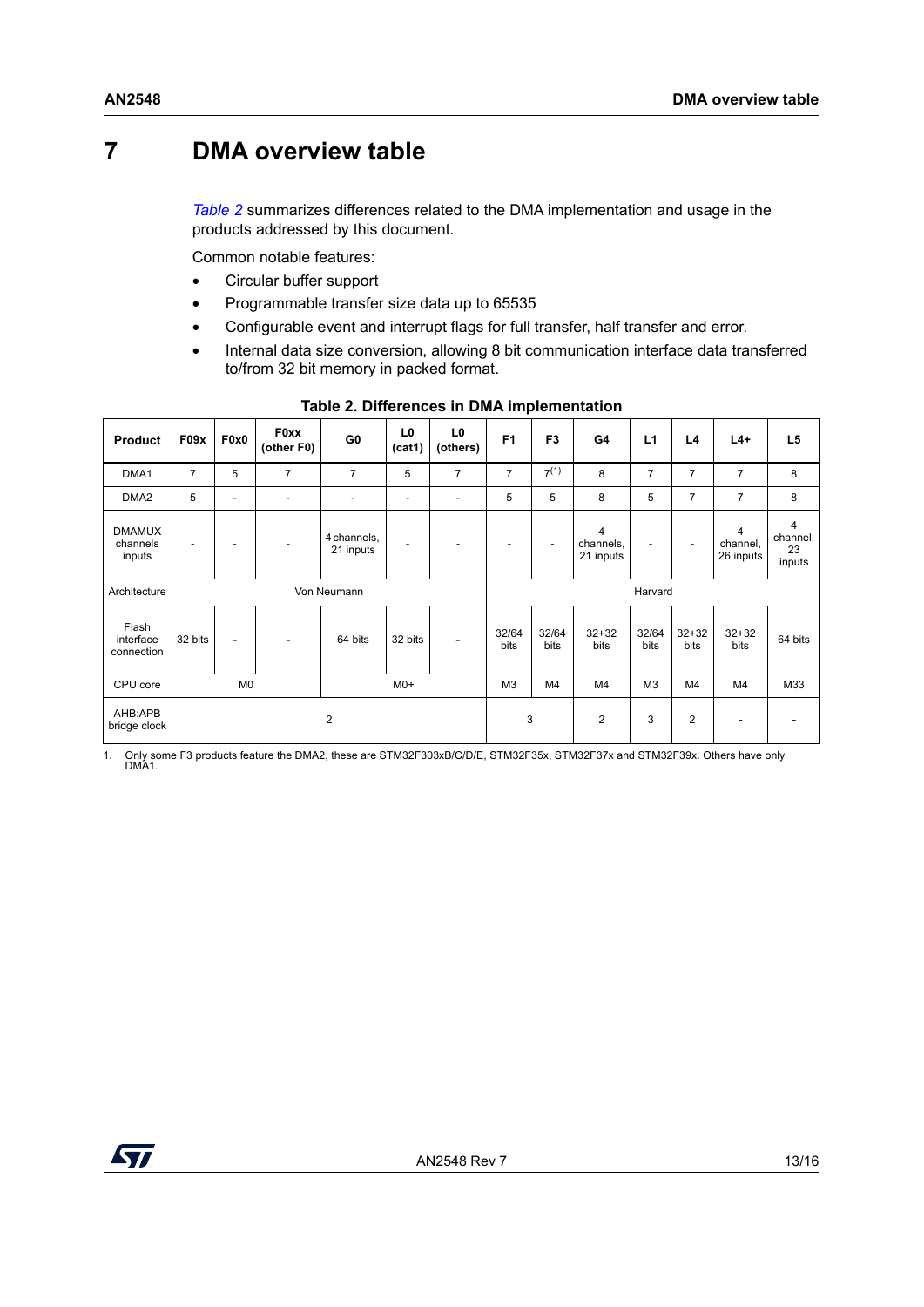## <span id="page-13-0"></span>**8 Conclusion**

When correctly used, the DMA controller provides the capability to increase the product efficiency by supporting the application to handle data transfer tasks that would otherwise require a more powerful CPU. This document provides different common DMA features, performances and guidelines which are related to the usage of such a DMA controller. Beyond this document, the user should read the reference manual of the specific product, in order to understand its DMA specific aspects especially the system architecture and the memory mapping, the list and mapping of the DMA requests from the peripherals to the DMA channels. Based on this information, the user should accordingly distribute such tasks over the product resources, resources being DMA channels, AHB/APB buses, peripherals/memories, and possibly (two) DMA controllers.

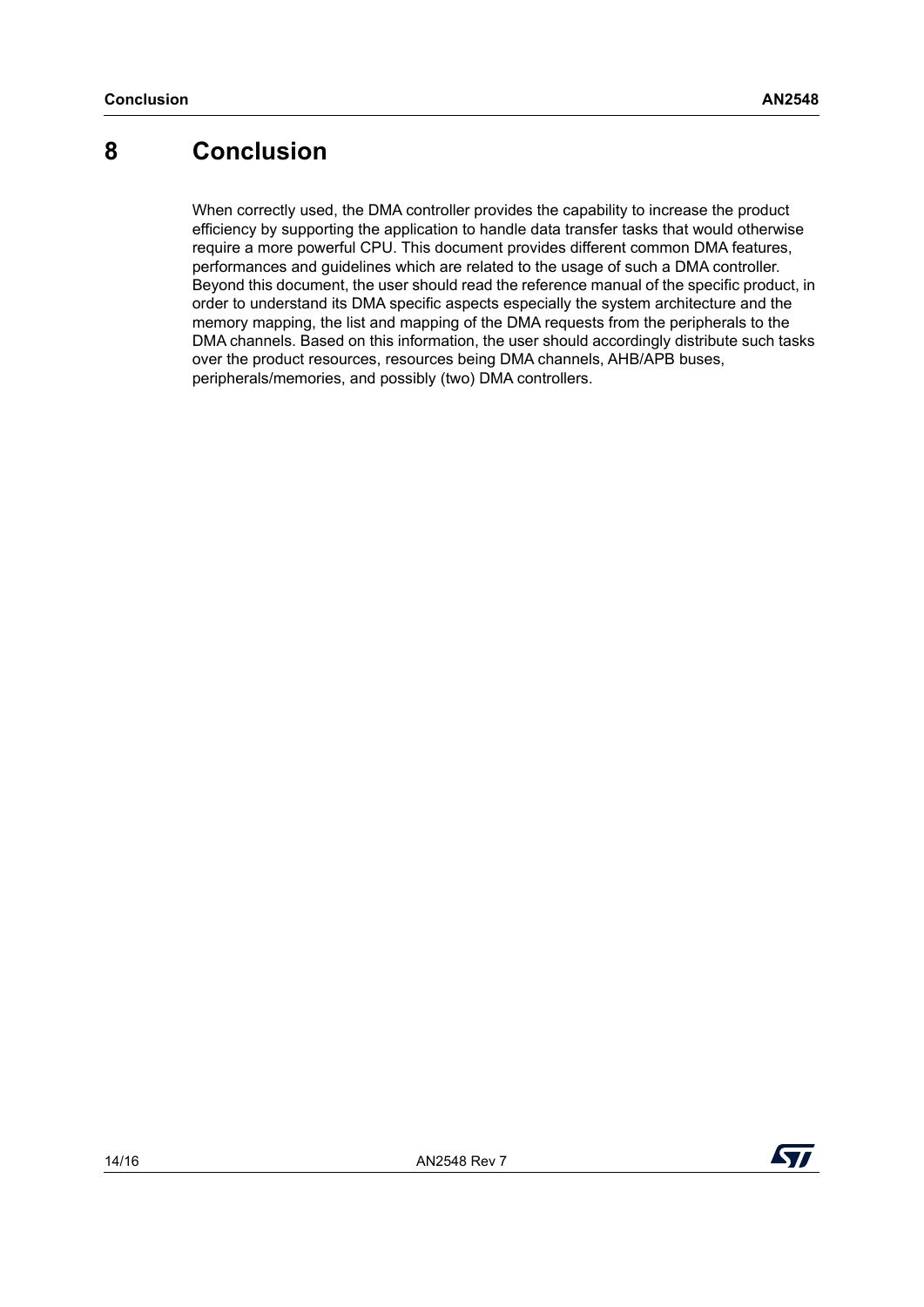# <span id="page-14-0"></span>**Revision history**

<span id="page-14-1"></span>

| <b>Document revision history</b> |                 |                                                                                                                                                                                                                                                                                                                                                                                                                                                                                                                                                                                                       |  |  |  |
|----------------------------------|-----------------|-------------------------------------------------------------------------------------------------------------------------------------------------------------------------------------------------------------------------------------------------------------------------------------------------------------------------------------------------------------------------------------------------------------------------------------------------------------------------------------------------------------------------------------------------------------------------------------------------------|--|--|--|
| <b>Date</b>                      | <b>Revision</b> | <b>Changes</b>                                                                                                                                                                                                                                                                                                                                                                                                                                                                                                                                                                                        |  |  |  |
| 29-Jun-2007                      | 1               | Initial release.                                                                                                                                                                                                                                                                                                                                                                                                                                                                                                                                                                                      |  |  |  |
| 10-Dec-2007                      | 2               | Minor text modifications in Section 1.1: Main features.<br>Updated DMA/CPU clock cycle information with bus matrix<br>arbitration and APB bridge data in Section 2.3: DMA latency<br>and Section 2.4: Databus bandwidth limitation.<br>Updated relation between internal data bandwidth and bus<br>type in Section 2.5.2: Internal data bandwidth.<br>Updated Section 3.1: Example of ADC continuous data<br>acquisition with SPI transfer.<br>Changed DMA channel 4 into DMA channel 6, Timer 1 into<br>Timer 3 and 8-bit data into 16-bit data in Section 3.3: GPIO<br>fast data transfer with DMA. |  |  |  |
| 30-Apr-2009                      | 3               | Document updated to cover the case where the device has<br>two DMA controllers (Table 2: Peripherals served by DMA2<br>and channel allocation added, Figure 1: Bus system and<br>peripherals supporting DMA updated).<br>Updated DMA/CPU clock cycle information with latency vs.<br>total service time in Section 2.3: DMA latency and Section 2.4:<br>Databus bandwidth limitation.<br>Small text changes.                                                                                                                                                                                          |  |  |  |
| 28-Jun-2013                      | 4               | Added STM32L1 Series and related information.                                                                                                                                                                                                                                                                                                                                                                                                                                                                                                                                                         |  |  |  |
| 17-Jan-2018<br>5                 |                 | Document scope extended to bus bandwidth, lack of bus<br>resources and DMA sequences:<br>- Updated: <i>Introduction</i><br>- Added: Bus bandwidth, DMA controller, DMA latency,<br>Insufficient resources threats, DMA overview table,<br>Conclusion and new figures Figure 1 to Figure 4<br>- Removed: DMA controller description, Performance<br>considerations, DMA programming examples and old<br>figures                                                                                                                                                                                        |  |  |  |
| 9-May-2019<br>6                  |                 | List of supported products extended to G0 and F3:<br>- Updated title, Reference documents, General information,<br>Product specific features, DMA controller and Table 1                                                                                                                                                                                                                                                                                                                                                                                                                              |  |  |  |
| 28-May-2020                      | 7               | - Updated document title.<br>- Added Table 1: Applicable products.<br>- Updated Table 2: Differences in DMA implementation.<br>- Updated Section 3.1: DMAMUX.<br>- Added Section 3.2: Presence of TrustZone <sup>®</sup> security<br><i>features</i> .                                                                                                                                                                                                                                                                                                                                                |  |  |  |

|  | Table 3. Document revision history |  |  |
|--|------------------------------------|--|--|
|--|------------------------------------|--|--|